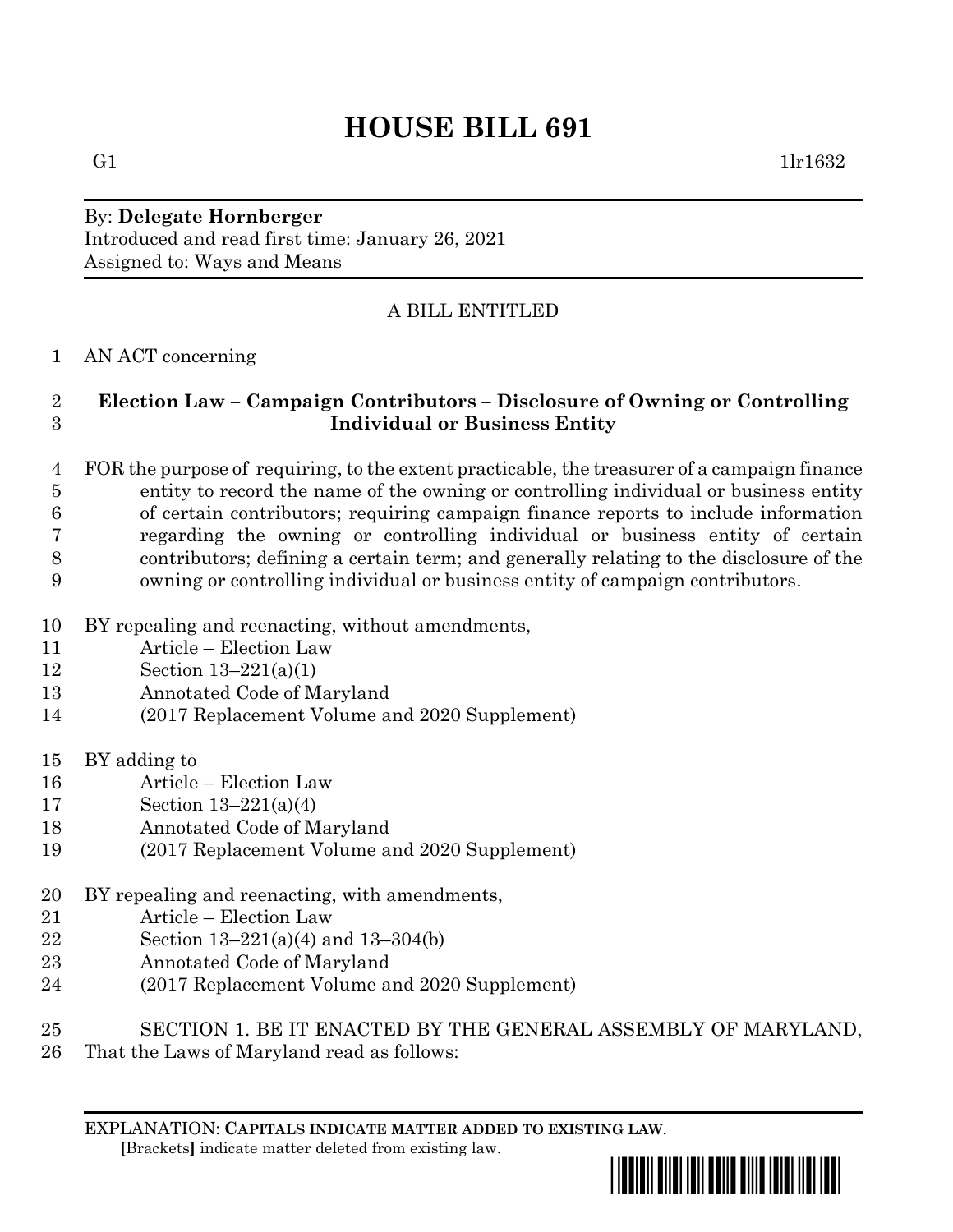|                              | $\overline{2}$<br><b>HOUSE BILL 691</b>                                                                                                                                                                                               |
|------------------------------|---------------------------------------------------------------------------------------------------------------------------------------------------------------------------------------------------------------------------------------|
| $\mathbf 1$                  | <b>Article - Election Law</b>                                                                                                                                                                                                         |
| $\overline{2}$               | $13 - 221.$                                                                                                                                                                                                                           |
| 3<br>4<br>5                  | The treasurer of a campaign finance entity shall keep a detailed and<br>(1)<br>(a)<br>accurate account book of all assets received, expenditures made, and obligations incurred<br>by or on behalf of the entity.                     |
| 6<br>7<br>8<br>9             | IN THIS PARAGRAPH, "BUSINESS ENTITY" INCLUDES A<br>(I)<br>(4)<br>B CORPORATION, A C CORPORATION, A LIMITED LIABILITY COMPANY, A LIMITED<br>LIABILITY PARTNERSHIP, A LIMITED LIABILITY LIMITED PARTNERSHIP, AND<br>AN S CORPORATION.   |
| 10<br>11<br>12<br>13         | TO THE EXTENT PRACTICABLE, THE TREASURER OF A<br>(II)<br>CAMPAIGN FINANCE ENTITY SHALL RECORD THE NAME OF THE OWNING OR<br>CONTROLLING INDIVIDUAL OR BUSINESS ENTITY OF EACH CONTRIBUTOR THAT IS A<br><b>BUSINESS ENTITY THAT IS:</b> |
| 14<br>15                     | 1.<br><b>WHOLLY</b><br><b>OWNED</b><br>$\mathbf{A}$<br><b>SUBSIDIARY</b><br><b>ANOTHER</b><br>OF<br><b>BUSINESS ENTITY; OR</b>                                                                                                        |
| 16<br>17                     | 2.<br>OWNED OR CONTROLLED BY AT LEAST 50% OF THE<br>SAME INDIVIDUALS OR BUSINESS ENTITIES.                                                                                                                                            |
| 18<br>19                     | $(4)$ (5)<br>Each expenditure made from a campaign account shall be<br>supported by a receipt.                                                                                                                                        |
|                              | $20 \quad 13 - 304.$                                                                                                                                                                                                                  |
| 21<br>22                     | A campaign finance report filed by a campaign finance entity under subsection<br>(b)<br>(a) of this section shall include:                                                                                                            |
| 23<br>24<br>$25\,$           | the information required by the State Board with respect to all<br>(1)<br>contributions received and all expenditures made by or on behalf of the campaign finance<br>entity during the designated reporting period; [and]            |
| 26<br>$27\,$<br>28           | the information regarding the occupations and employers of<br>(2)<br>contributors required to be recorded by the treasurer of a campaign finance entity under $\S$<br>13–221 of this title; AND                                       |
| 29<br>30<br>$31\,$<br>$32\,$ | (3)<br>THE INFORMATION REGARDING THE OWNING OR CONTROLLING<br>INDIVIDUAL OR BUSINESS ENTITY OF CONTRIBUTORS REQUIRED TO BE RECORDED<br>BY THE TREASURER OF A CAMPAIGN FINANCE ENTITY UNDER § 13-221 OF THIS<br>TITLE.                 |